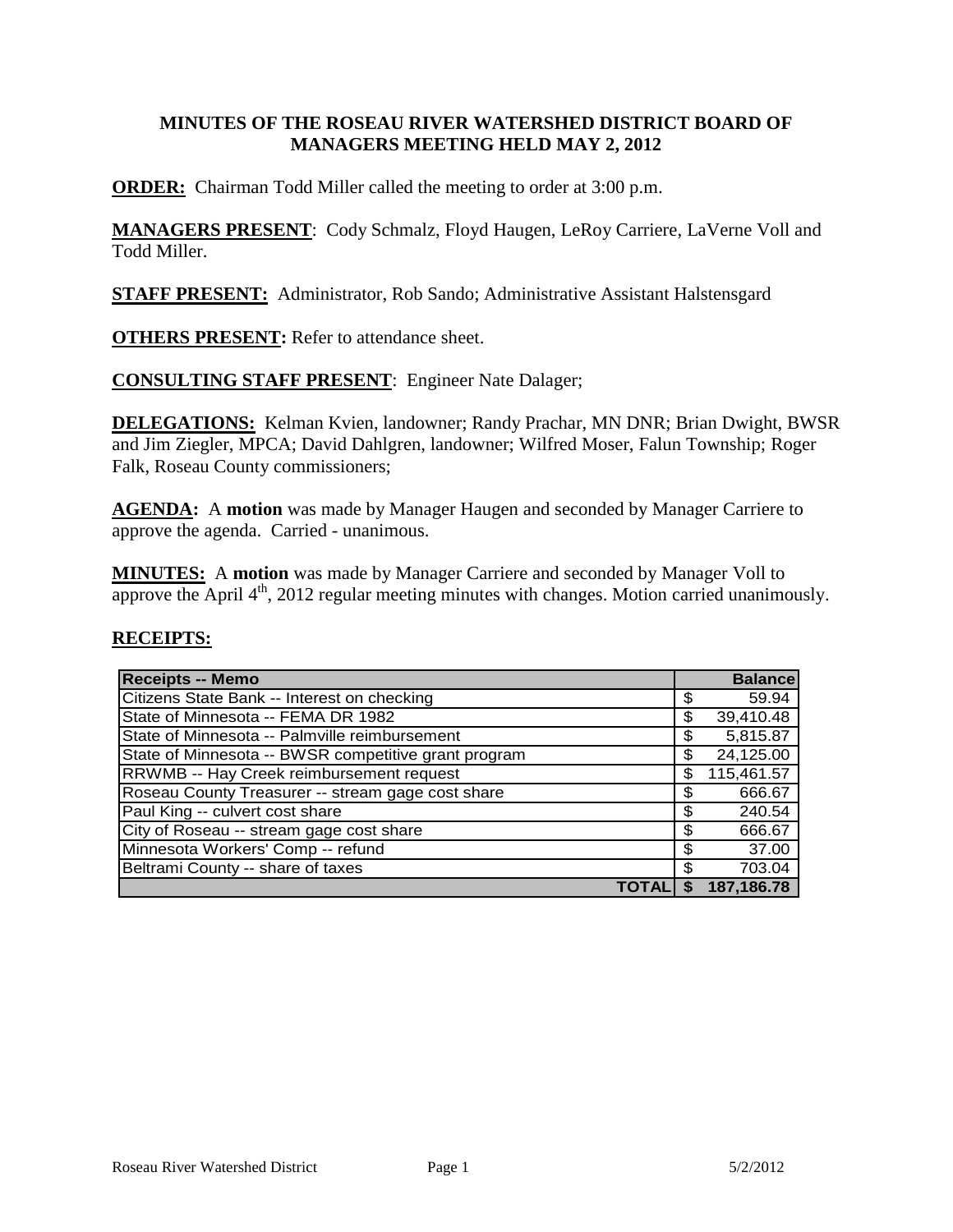| <b>Bills -- Memo</b>                                                 |                           | <b>Amount</b> |
|----------------------------------------------------------------------|---------------------------|---------------|
| City of Roseau -- utilities                                          | \$                        | 220.24        |
| Verison -- cell phone charge                                         | $\overline{\mathcal{G}}$  | 51.86         |
| CenturyLink -- phone bill                                            | \$                        | 107.26        |
| Sjoberg's Cable TV -- cable internet                                 | $\overline{\mathbf{S}}$   | 45.53         |
| Marco -- copier maintenance                                          | $\overline{\$}$           | 25.00         |
| Roseau Times-Region -- notice                                        | \$                        | 10.50         |
| Minnesota Energy -- natural gas bill                                 | \$                        | 84.08         |
| Steve Anderson -- legal fees                                         | \$                        | 31.25         |
| <b>HDR Engineering -- Project Engineering</b>                        | \$                        | 16,890.68     |
| Floyd Haugen -- meetings, mileage and expenses                       | \$                        | 352.98        |
| LeRoy Carriere -- meetings, mileage and expenses                     | $\overline{\mathcal{S}}$  | 86.76         |
| Cody Schmalz -- meetings, mileage and expenses                       | $\overline{\$}$           | 139.50        |
| Todd Miller -- meetings, mileage and expenses                        | $\overline{\mathcal{S}}$  | 666.13        |
| LaVerne Voll -- meetings, mileage and expenses                       | $\overline{\mathbf{S}}$   | 294.88        |
| Rob Sando -- expenses and mileage                                    | $\overline{\mathbf{S}}$   | 188.05        |
| Rob Sando -- salary                                                  | \$                        | 3,117.86      |
| Tracy Halstensgard -- wages                                          | \$                        | 1,901.77      |
| Roseau - LOW title & Abstract -- abstracting Hay Creek land purchase | \$                        | 1,198.00      |
| PERA -- employee and employer share                                  | \$                        | 885.80        |
| Internal Revenue Service -- 941 tax                                  | $\overline{\mathfrak{s}}$ | 1,559.30      |
| MonTech Computers -- service                                         | \$                        | 60.00         |
| Scott's True Value -- supplies                                       | \$                        | 46.23         |
| Roseau Property Management -- downspout splash guards                | $\overline{\mathcal{G}}$  | 52.85         |
| Thune Insurance -- insurance package                                 | \$                        | 1,427.00      |
| <b>TOTAL</b>                                                         | \$                        | 29,443.51     |

**BILLS:** A motion was made by Manager Haugen to pay the normal monthly bills, seconded by Manager Schmalz. Motion carried unanimous.

# **DELEGATIONS:**

David Dahlgren addressed the Board concerning permit #12-04. Mr. Dahlgren explained the ditch cleaning that he wants to do in Stafford Township. Administrator Sando has spoken to adjacent landowner Charles Skoglund. Mr. Skoglund stated he would only have an issue with the cleaning if more water was forced onto his land. Chairman Miller stated that the permitting committee will work on this and bring it back to the Board next month. Mr. Dahlgren discussed the need to lower an existing field access culvert along CR 126.

Wilfred Moser, Falun Township Board, addressed the Board with concerns that a landowner is discharging a flowing well into a township road ditch. A **motion** was made by Manger Haugen, seconded by Manager Voll to have Chairman Miller and Administrator Sando work with Falun Township to find a resolution to the issue. Motion carried unanimously.

Chairman Miller asked the County Commissioners present their opinion on the quote for painting the exterior of the building. The Commissioners will put the item on their next meeting agenda.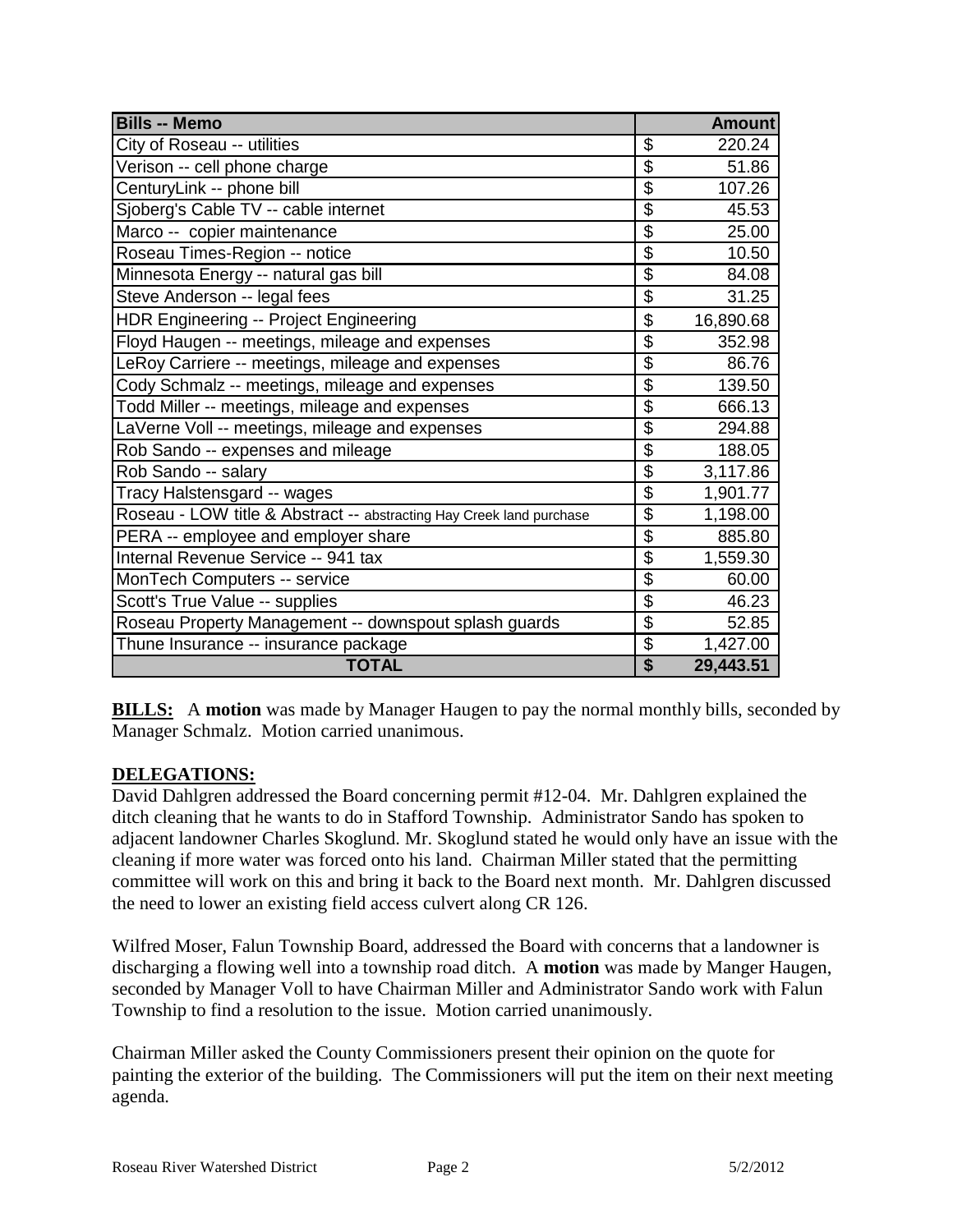Brian Dwight, BWSR and Jim Ziegler, MPCA met with the Board to discuss postponing the updating of the District's Overall Plan to coordinate with the MPCA's Watershed Condition Report as required by statute. Both planning processes require extensive civic engagement. The goal would be to begin the process in the summer of 2015. Mr. Dwight stated that a proposed due date of June 2019 for the District's next Overall Plan would allow for the planning, writing and reviewing of the plan. Mr. Dwight discussed continued eligibility for grant funds during this time extension. Chairman Miller asked about combining the Watershed Plan and the County Water Plan. Mr. Dwight stated that this process would be the first step in synchronizing all the water management plans. Chairman Miller discussed the funding of monitoring and the desire of the District to make the system more efficient. The DNR and US Fish and Wildlife does not including water management or taking a watershed based approach in their planning nor do they consider the scope and cost of project monitoring. Mr. Ziegler stated that if you do not have the funding for project monitoring, the District can decline to do the monitoring. The exception to this is monitoring that is required for COE permitting. Mr. Ziegler stated that MPCA will fund the Watershed Condition Report which is a four year project.

Kelman Kvien addressed the board on his permit application #12-03. Chairman Miller updated the Board on discussions that have been occurring in the Red River Valley concerning ag tiling and controlling the outlet. Mr. Kvien questioned the need for outlet control. Engineer Dalager discussed the impacts that tiling throughout the Red River Valley will have on the Red River (mainstem). The issue isn't so much localized flooding, it's the effects on flood peaks downstream. The board will continue to review the permit and follow the information set forth by the RRWMB.

# **PROJECT REPORT:**

WMA: Randy Prachar met with the board to discuss the "Joint ownership of Intellectual Property Rights Language" and the JPA. Administrator Sando presented the board with copies of the documents and e-mail correspondence. The Board will review the "Joint ownership of Intellectual Property Rights Language," forward changes or recommendations to Mr. Prachar and revisit next month. Chairman Miller asked Engineer Dalager about the COE geotechnical work. Engineer Dalager stated that the COE has completed the ground work. The cost of the work will be paid by the Federal Government. The Board discussed the request to the FDRWG for 75/25 cost share. Chairman Miller asked Mr. Prachar what the DNR's position is on the moist soils unit. Mr. Prachar stated that in his opinion, as the project sits right now, the moist soils would be a separate project. If the project needs additional NRE benefits, the moist soils could be added. Chairman Miller stated that moist soils could be considered part of the project but the funding would have to come from another source. Engineer Dalager stated in his opinion the project is very close to being funded at 75/25. There was extensive discussion on the project team process and review of the funding worksheet. Administrator Sando will schedule a project team meeting to address project funding. A **motion** was made by Manager Haugen to pay HDR engineering bill in the amount of \$15,564.56, seconded by Manager Carriere. Motion carried unanimously. A Project Team meeting will be tentatively scheduled for Tuesday May 22<sup>nd</sup> at 2 p.m.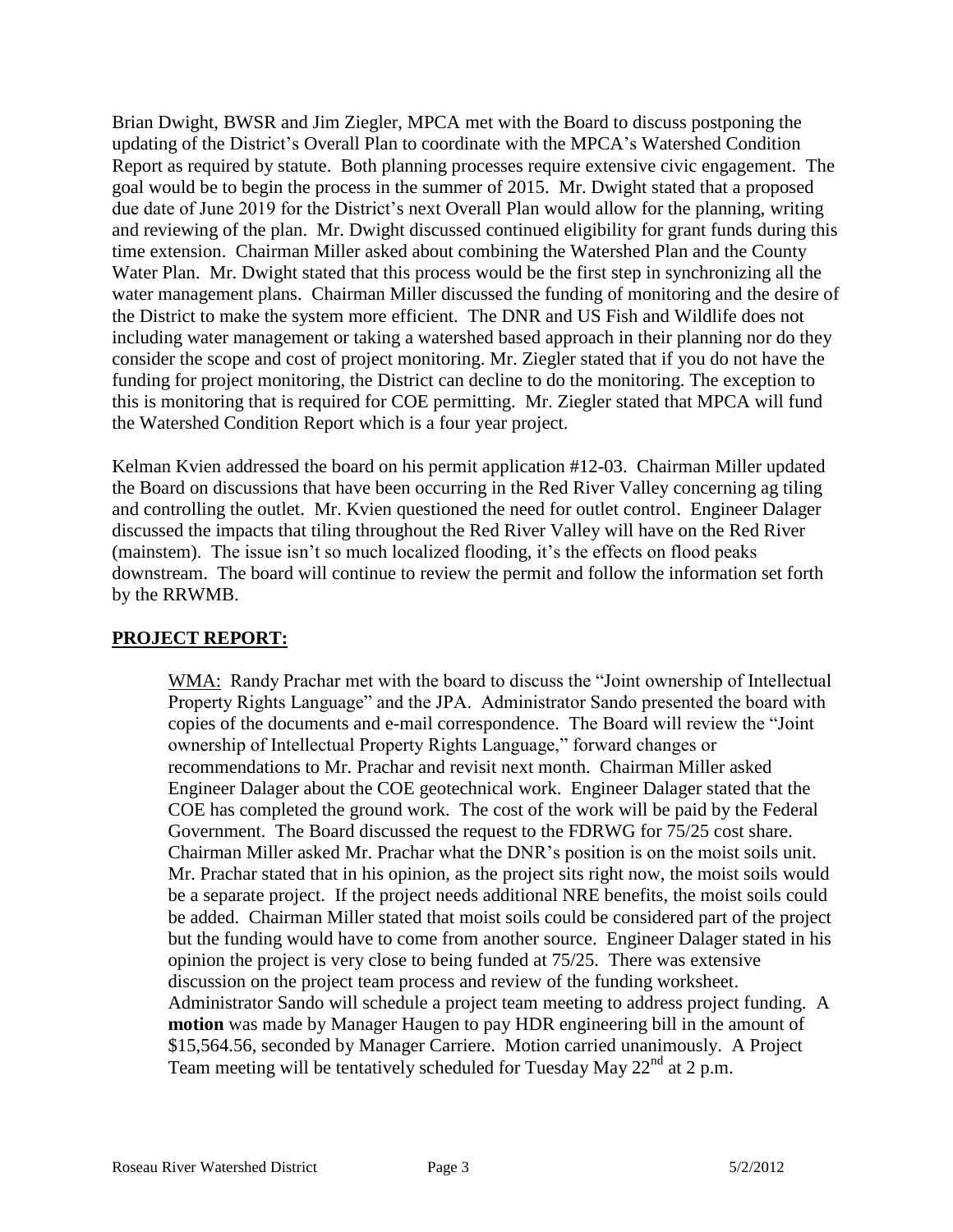Hay Creek/Norland: Administrator Sando updated the board on the land purchase. Manager Voll made a **motion** to pay Roseau - LOW Title and Abstracts bill in the amount of \$1,198.00, seconded by Manager Haugen. Motion carried unanimously. Administrator Sando stated that Ron Harnack will attend the next meeting to discuss PILT. Engineer Dalager stated that the contractor is on site to complete the punch list. The Board will tour the project on June  $6<sup>th</sup>$ . The board requested Mr. Cater, among others, attend the tour. Chairman Miller stressed the importance of maintaining good access roads to the project.

Engineer Dalager discussed the wetland mitigation plan and gave a presentation to the Board.

Palmville Project: Administrator Sando discussed the County Attorney opinion on the JPA. The chance of getting the venue changed in the agreement is slim. There was discussion on the cleaning on Mickinock Creek. Administrator Sando will follow up with the landowner. The Board discussed the condition of the project. A **motion** was made by Manager Carriere to pay HDR engineering bill in the amount of \$551.85, seconded by Manager Haugen. Motion carried unanimously. The monitoring equipment has been installed.

Beltrami: Chairman Miller discussed the DNR Regional Management Team meeting that was held April  $16<sup>th</sup>$  in Bemidji. A copy of the meeting notes will be provided to the board. The group discussed having a project team facilitator, scheduling meeting out six months in advance and prioritizing district projects. The Hay Creek Headwaters and Beaver Township Impoundments sites will be worked on but the Beltrami dam sites are the highest priority for the District. Chairman Miller discussed utilizing Project Team or alternative analysis funding to pay for the survey work that Phil Thalmage, DNR Fisheries, has requested for the Hay Creek Headwaters project. Retention of water for this project is still an issue for the DNR and will be addressed at the next Project Team meeting. Chairman Miller and Administrator Sando met with Engineer Bents and toured the Beltrami dam sites. Photos of the sites were shown to the board.

Arpin Impoundment: Administrator Sando met with NRCS representative Keith Weston and a WRP detailee from their office. A **motion** was made by Manager Haugen to pay HDR engineering bill in the amount of \$774.27, seconded by Manager Carriere. Motion carried unanimously.

#### **COMMITTEE REPORTS:**

Rules Committee: Administrator Sando discussed the proposal from district administrators and engineers to create uniform rules and regulations for the Red River Valley. This recommendation will be presented to the RRWMB at the next meeting. There was discussion on permitting requirements for tiling. A committee meeting will be scheduled soon.

Personnel Committee: Chairman Miller and Manager Haugen will meet and continue work on the Personnel Policy.

Governing Committee: Chairman Miller and Manager Haugen have been working on the By-Laws.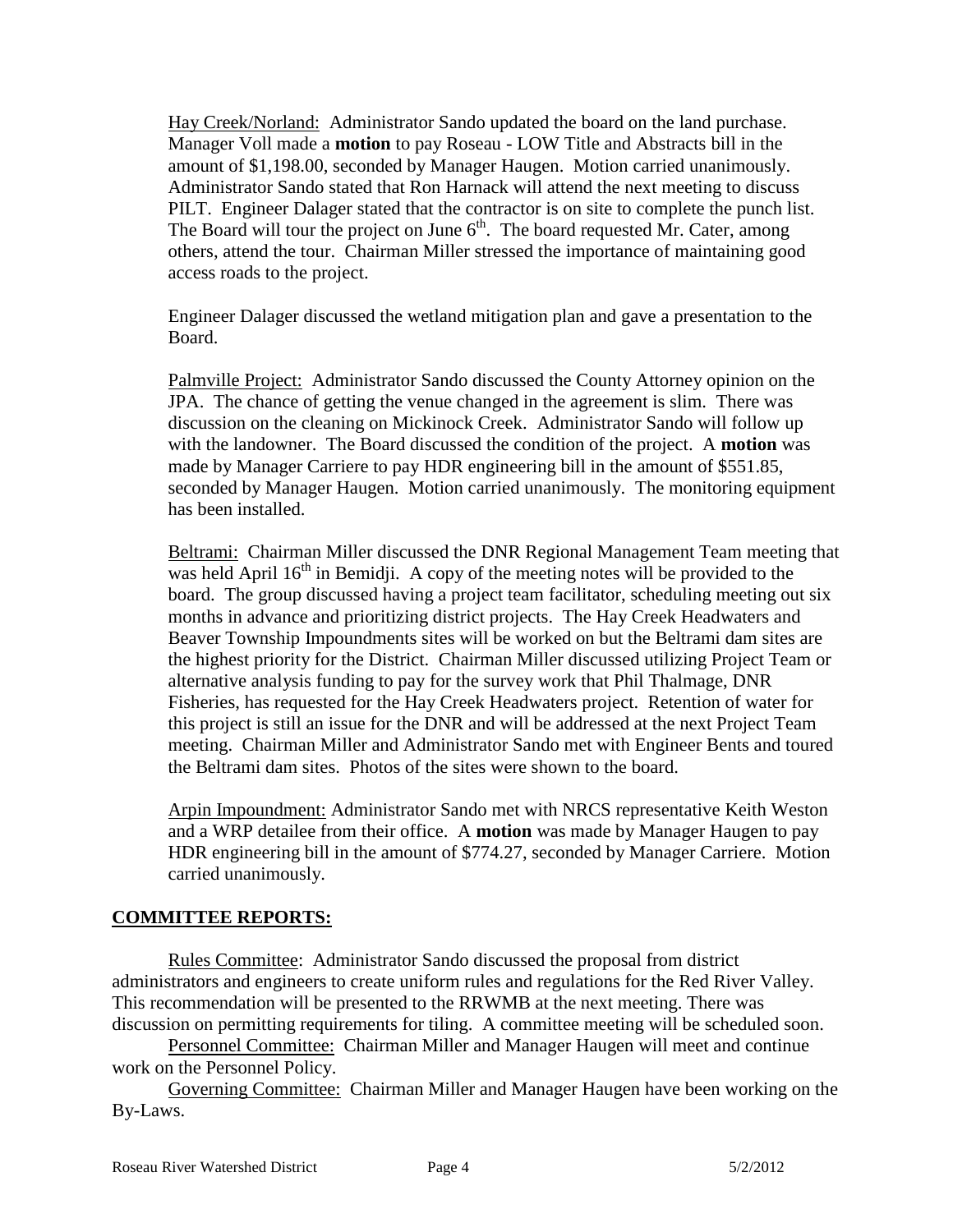### **PERMITS:**

The Board discussed permit #12-01 (Moose Township). There was a **motion** by Manager Voll seconded by Manager Haugen to approve permit #12-01 with conditions. Motion carried unanimously.

Manager Schmalz provided a bid for leveling the berm and filling the ditch near the International border. Manager Schmalz will obtain more quotes. This work is in conjunction with The Nature Conservance permit

A **motion** was made by Manager Voll to approve the Permit #12-10 (Phil Larson) with conditions, seconded by Manager Haugen. Motion carried unanimously.

#### **Chairman's Report:**

- Items discussed at the FDRWG meeting included: Monitoring; 75/25 cost share; The goal of a 20% reduction on the Red River should be COE Concurrence Point 1; Project Team facilitation funds can be paid for through FDR. Requests are submitted to the RRWMB.
- Items discussed at the RRWMB meeting: feasibility study work in kind.
- Items discussed at the Basin Commission meeting: long term flood solutions; member retention and new members.
- RRIW: LiDar collect  $&$  Roseau River CD meeting hopefully this summer.

**Administrator's Report:** Please see attached Administrator's Report. The following items were also discussed:

- New local DNR hydrologist.
- Purchase of Adobe Acrobat  $X$  will discuss with County.

# **OLD BUSINESS:**

Administrator Sando discussed the FEMA debris removal on SD 51.

The Board discussed the copier upgrade and service contract. Manager Haugen made a **motion** to purchase the copier as proposed, seconded by Manager Carriere. Motion carried unanimously.

Manager Haugen met with the County to discuss the 3 miles of County Road 112 to County Road 113. The consensus at that meeting was for the County to install the culverts. The Highway Dept. would bring a plan to the Watershed. At that point the Township and landowners will be contacted.

Administrator Sando and Manager Haugen met with the insurance provider. Manager Haugen handed out an insurance summary. There was discussion on the District's insurance. There will be clarification on the insurance on the building structure.